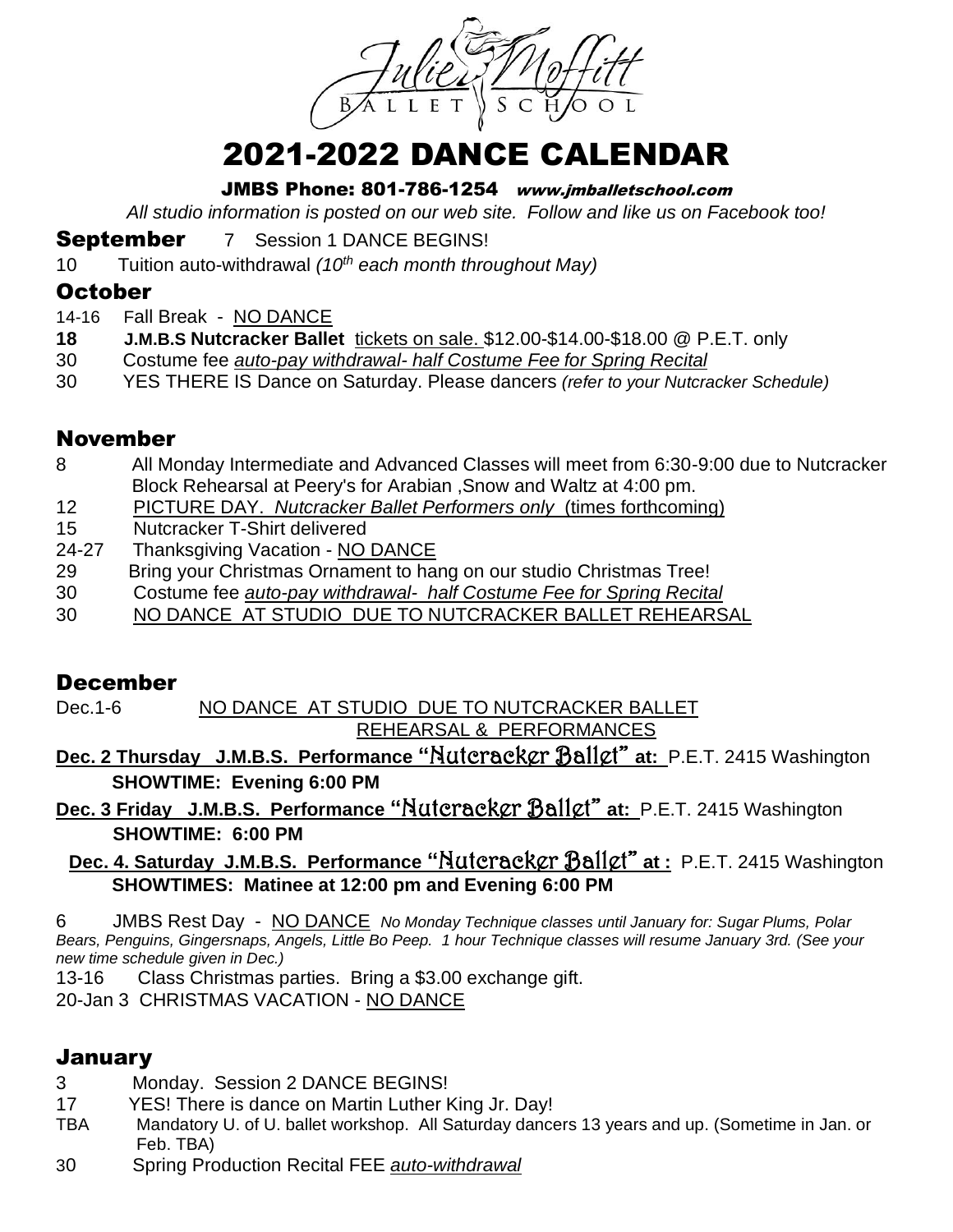## February

1- March 30 Costume fittings and alterations

- 8-14 Valentine Party and exchange day in Ballet classes. Bring your valentines!
- 21 YES! There is dance on President's Day!

# March

1-31 Costume fitting and alterations.

7-14 Parent Meeting for new first year students. RECITAL Packets will be emailed to year 2and up students. You need not attend meeting unless you choose to. (Details of meeting: hair, make-up, picture day, rehearsals, etc.)

- **21 Recital Tickets on Sale**. \$12.00-\$14.00-\$18.00 (*Assigned Only)*
- 25-26 **RECITAL PICTURES at the studio** *(Your exact time will be announced)*
- 28-31 Final costume alterations delivery

# April

- 4-9 SPRING BREAK– NO DANCE
- 11-14 Recital T-Shirt delivery
- 16 Easter Weekend- NO DANCE
- 25-28 Class Dress Rehearsals (Costume only) at the studio

## May

#### **5th FULL DRESS REHEARSAL (Hair-Make-up- Costume) AT:**

PEERY EGYPTIAN THEATRE, 2415 Washington Blvd. Ogden, Utah *(Your specific rehearsal time and day will be given in February)*

## **6th FULL DRESS REHEARSAL (Hair-Make-up- Costume) AT:**

 PEERY EGYPTIAN THEATRE, 2415 Washington Blvd. Ogden, Utah *(Your specific rehearsal time and day will be given in February)*

## **7th, SATURDAY Julie Moffitt Ballet School Presents:**

# <u>" Tell Me a Story"</u>

@Peery Egyptian Theater

## **3 Performances 10:30- 3:30-7:00**

All Beginning students will perform in either the Saturday matinee at 11:00 or Saturday afternoon at 3:30. Intermediate-advanced dancers will perform in all three shows including the showcase of Jr. and Elite Performing Troupe and Graduating Seniors at 6:30.

*All younger dancers are invited to attend the showcase at a student discount ticket price buy 1 get one free.*  **\*\*\*\*\*PERFORMANCE SCHEDULE WILL BE POSTED IN FEBRUARY\*\*\*\*\***

- 9 JMBS Rest Day NO DANCE
- 10-12 JMBS AWARDS WEEK*- Perfect Attendance Awards. Placement skill certificates will be given to students in beginning levels.* Also Assessment & Review Day level IV and up.
- 13 & 14 Re-enrolling Registration Days
- 19 Thurs. Nutcracker Auditions Ballet IV –Int. II 4:00-7:00 pm *(non-pointe dancers)*
- 21 Sat. 8:30 am-5:00 pm Nutcracker Auditions for students Intermediate III and up *(pointe dancers)* Please bring lunch.
- 23-26 Hawaiian Luau Beach Parties! Bring a Friend! .
- (Your party time and day will be emailed in your recital packet. It will not be the same day and time as you dance class) 20 Fri. Mandatory Meeting for everyone attending Tuacahan Tour in June
- 26 Thurs Choreography and improvisation day for all Jazz students at the studio! 5:30-7:00 pm